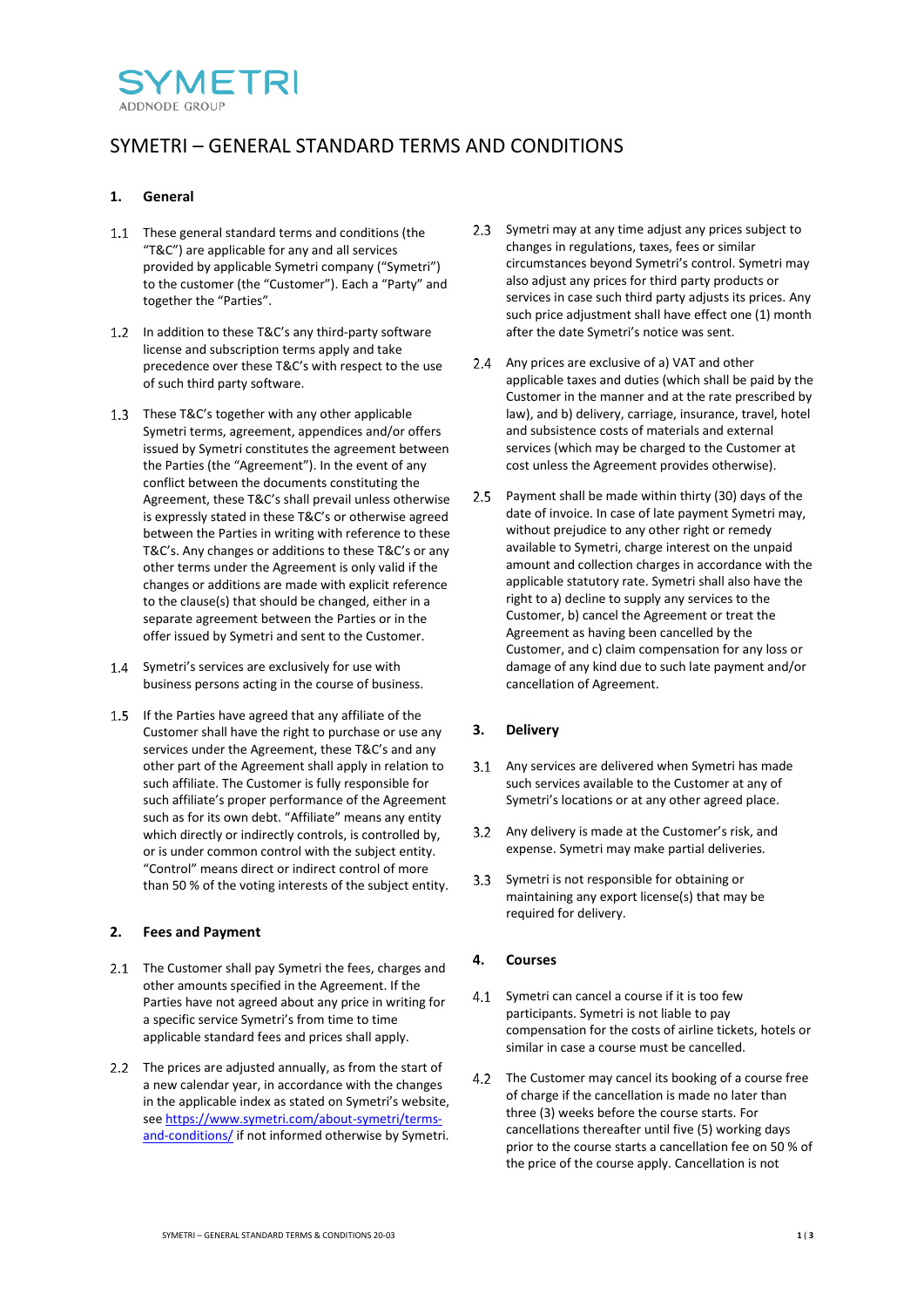possible five (5) working days before the course or less.

## <span id="page-1-2"></span>**5. Confidentiality**

- <span id="page-1-0"></span>5.1 The content of the Agreement shall at all times be kept strictly confidential and not be disclosed to any third party without the prior written consent of the other Party (such consent not to be unreasonable withheld).
- <span id="page-1-1"></span>5.2 All information, whether oral or written or in visual, electronic or tangible form, regarding or otherwise relating to a Party, any of its affiliate or to any of their affairs or other business matters, which has been disclosed or may be disclosed to the other Party (the "Receiving Party") or which the Receiving Party has or may otherwise become aware of in connection with the preparation, negotiation, entry into or performance of the Agreement, shall at all times be kept strictly confidential by the Receiving Party and not be used by it for any other purpose than the performance or enforcement of the Agreement nor be disclosed by it to any third Party without the prior written consent of the other Party (such consent not to be unreasonable withheld).
- 5.3 The restrictions in clause [5.1](#page-1-0) and [5.2,](#page-1-1) respectively, shall not apply to information:
	- (a) to the extent reasonably necessary to be used or disclosed by the Receiving Party in order for it to secure its interests against the other Party in connection with a dispute, controversy or claim arising out of or in connection with the Agreement or to otherwise enforce its rights under that Agreement;
	- (b) that were at the time of its disclosure or which becomes thereafter generally available to the public otherwise than as a consequence of a breach by the Agreement;
	- (c) that were already known to the Receiving Party or otherwise in its possession prior to the time of its disclosure;
	- (d) that were obtained by the Receiving Party in good faith without restriction from a third party; or
	- (e) that the Receiving Party is required to disclose by law or any governmental or other regulatory authority or by any applicable contract or regulations of any applicable stock exchange or other market place.

The Party using or disclosing any information or documentations with reference to any of these exceptions bears the burden of proof to establish that the relevant exception applies.

## **6. Personal Data**

- 6.1 For certain service(s) that Symetri provides to the Customer, Symetri will process personal data on behalf of the Customer as a processor. The applicable service(s) are listed at Symetri's website https://www.symetri.com/about-symetri/terms-andconditions/.
- 6.2 The Parties agree that when a service is provided to the Customer for which Symetri will process personal data on behalf of the Customer as a processor, the corresponding Data Processing Agreement will automatically be entered into between the Parties.
- 6.3 The terms of any applicable Data Processing Agreement shall prevail over these T&C's.

# <span id="page-1-3"></span>**7. Limitation of Liability**

- 7.1 Either Party shall in no event be liable for (i) any indirect, incidental, special, consequential, punitive or tort damages, nor (ii) for any loss of use or data, or production or for lost profits, savings or revenues of any kind (whether direct, indirect or consequential); no matter what theory of liability, even if the Party has been advised of the possibility of such damages. In addition, in no event shall Symetri's total liability for all damages, losses and causes of action exceed an amount equivalent to the lowest of a) the amount paid or payable by Customer to Symetri for the type of service causing the damage, loss or cause of action during one (1) year preceding the time of the event causing such damage, loss or cause of action, and b) EUR 100 000.
- 7.2 Any claim for compensation of any kind towards Symetri shall be notified to Symetri without undue delay and at latest three (3) months after the relevant service was delivered by or from Symetri, unless a specific warranty given prescribe a longer period.
- 7.3 The limitation of liability set forth herein does not apply in case of willful misconduct or gross negligence.

# **8. Force Majeure**

If and to the extent that either Party's performance of its obligations under the Agreement is impeded or made unreasonably onerous by circumstances beyond its reasonable control that it could not reasonably expected to have taken into account at the time the Agreement was entered into, or to have avoided or overcome the effects of, such Party shall be released from liability in damages and any other penalties for delay in performing or failure to perform such obligations.